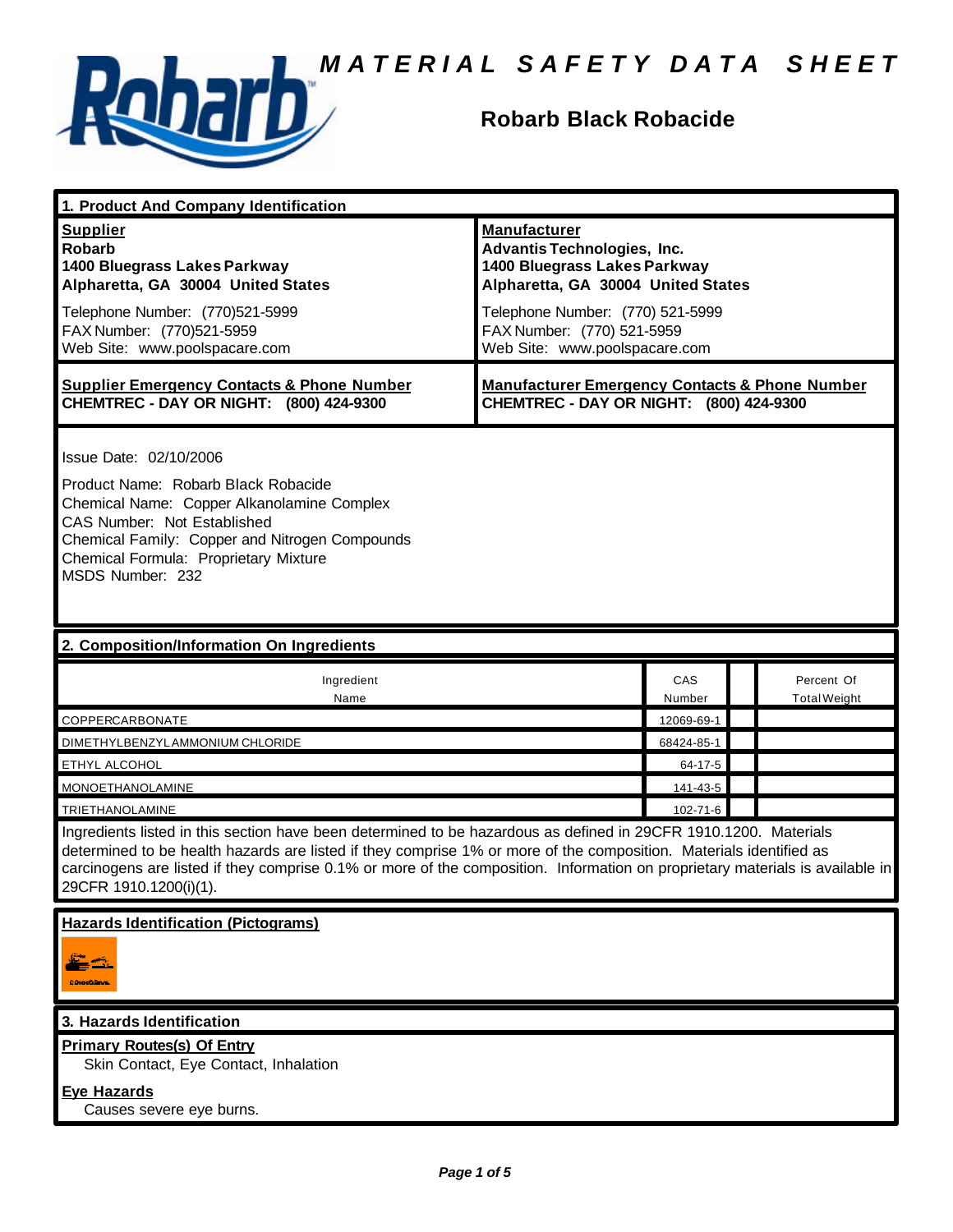## **Robarb Black Robacide**

### **3. Hazards Identification - Continued**

#### **Skin Hazards**

Corrosive to living tissue.

### **Ingestion Hazards**

Harmful if swallowed.

### **Inhalation Hazards**

Causes respiratory tract irritation.

#### **Signs And Symptoms**

Irritation of Eyes, Skin, and Respiratory Passages

#### **Conditions Aggravated By Exposure** None Known

#### **First Aid (Pictograms)**



#### **4. First Aid Measures**

**Eye**

Remove the victim from the source of contamination or exposure to nearest eyewash or other source of clean water. In case of contact, hold eyelids apart and immediately flush eyes with plenty of water for at least 15 minutes.

#### **Skin**

Rinse the affected area with tepid water for at least 15 minutes.

#### **Ingestion**

Call a physician or a poison control center immediately. If victim is fully conscious, give one or two cups of water or milk to drink. If swallowed, do not induce vomiting unless directed to do so by medical personnel.

#### **Inhalation**

If inhaled, remove to fresh air. If breathing is difficult, give oxygen.

Evaluate Principal Route of Entry, Seek appropriate medical attention. Never give anything by mouth to an unconscious person.

#### **Fire Fighting (Pictograms)**



#### **5. Fire Fighting Measures**

Flash Point: N/A °F

#### **Extinguishing Media**

Use the appropriate extinguishing media for the surrounding fire. Combustion products are toxic.

#### **6. Accidental Release Measures**

Contain and/or absorb spill with inert material (e.g. sand, vermiculite). Avoid release to the environment. May flush small amount to sewer.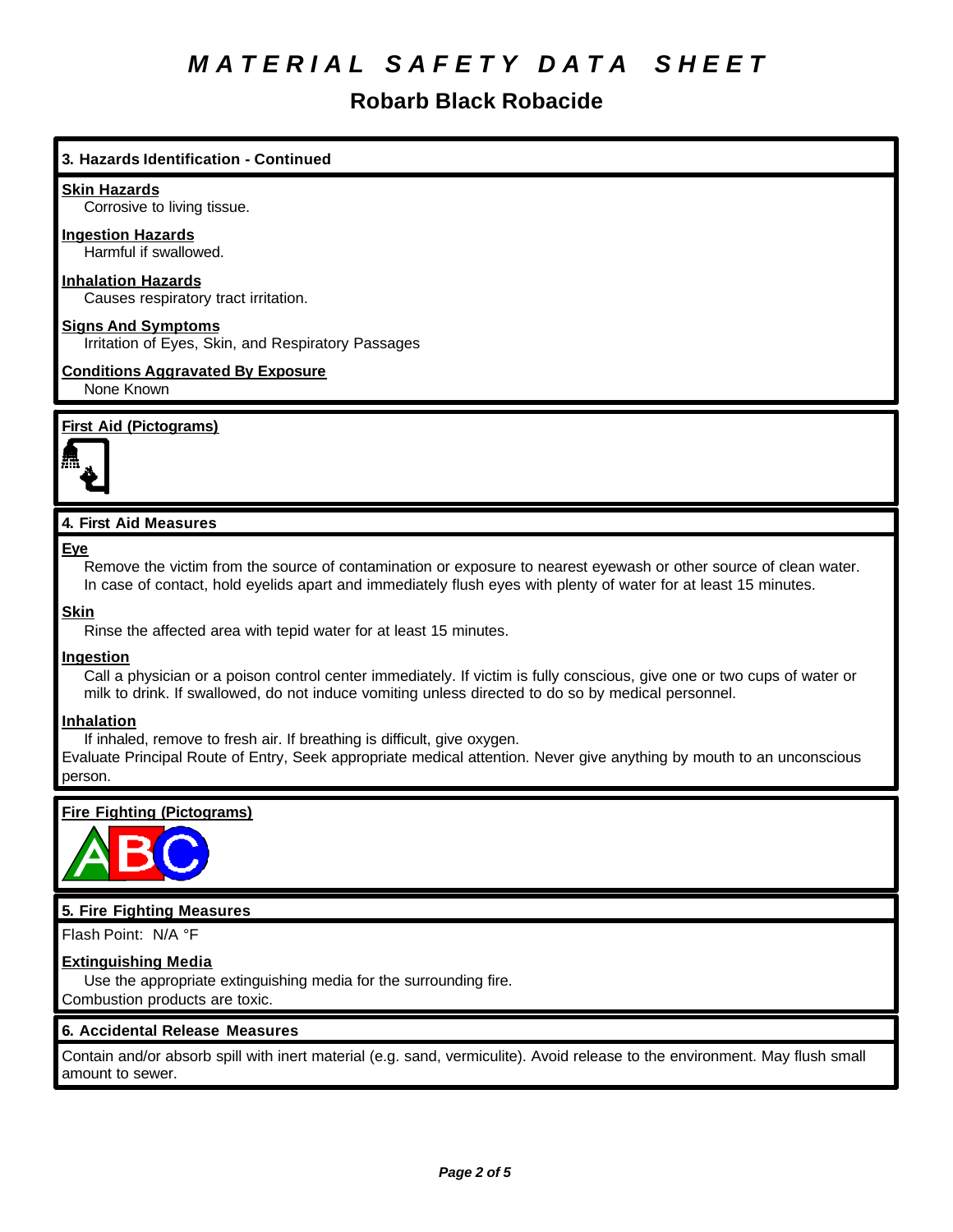### **Robarb Black Robacide**

## Keep out of reach of children.Wash thoroughly after handling. **Handling Precautions** Avoid contact with eyes. Wash hands before eating, drinking, or smoking. Avoid contact with skin and clothing. **Storage Precautions** Store in a cool dry place. Keep out of reach of children. **Work/Hygienic Practices** Use safe chemical handling procedures suitable for the hazards presended by this material. **Protective Clothing (Pictograms) 8. Exposure Controls/Personal Protection Engineering Controls** Local exhaust acceptable. Special exhaust not required **Eye/Face Protection** Safety glasses with side shields or goggles recommended. **Skin Protection** Chemical-resistant gloves. **Respiratory Protection** General room ventilation is normally adequate. **Ingredient(s) - Exposure Limits** ETHYL ALCOHOL ACGIH TLV-TWA 1000 ppm OSHA PEL-TWA 1000 ppm TRIETHANOLAMINE ACGIH TLV-TWA 5 mg/m3 **9. Physical And Chemical Properties Appearance** Blue viscous liquid **Odor** slight Chemical Type: Mixture Physical State: Liquid Boiling Point: 212 °F Specific Gravity: 1.2 Percent Volitales: Nil Vapor Pressure: Not established

pH Factor: 6-8 Solubility: soluble Evaporation Rate: <1

Vapor Density: >1

**7. Handling And Storage**

**Handling And Storage Precautions**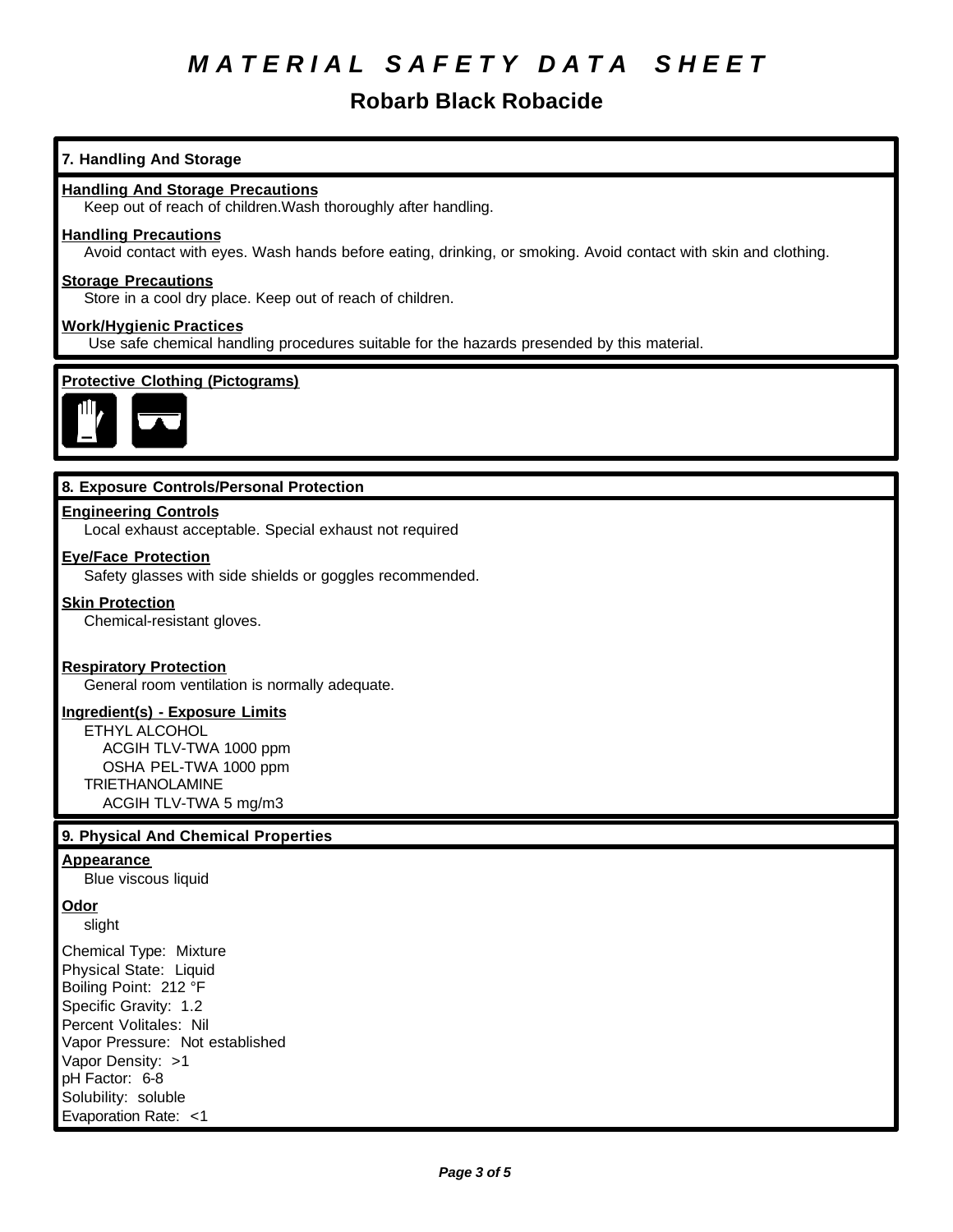## **Robarb Black Robacide**

| 10. Stability And Reactivity                                                                                                                                                                                                                                                                                                                                                  |
|-------------------------------------------------------------------------------------------------------------------------------------------------------------------------------------------------------------------------------------------------------------------------------------------------------------------------------------------------------------------------------|
| Stability: Stable<br>Hazardous Polymerization: Will not occur                                                                                                                                                                                                                                                                                                                 |
| <b>Conditions To Avoid (Stability)</b><br>Contact with Clay                                                                                                                                                                                                                                                                                                                   |
| <b>Incompatible Materials</b><br><b>Strong Acids</b>                                                                                                                                                                                                                                                                                                                          |
| <b>Hazardous Decomposition Products</b><br>Hydrogen chloride fumes, oxides of Carbon and Nitrogen                                                                                                                                                                                                                                                                             |
| 11. Toxicological Information                                                                                                                                                                                                                                                                                                                                                 |
| No Data Available                                                                                                                                                                                                                                                                                                                                                             |
| 12. Ecological Information                                                                                                                                                                                                                                                                                                                                                    |
| No Data Available                                                                                                                                                                                                                                                                                                                                                             |
| 13. Disposal Considerations                                                                                                                                                                                                                                                                                                                                                   |
| Refer to applicable local, state and federal regulations as well as industry standards.                                                                                                                                                                                                                                                                                       |
| 14. Transport Information                                                                                                                                                                                                                                                                                                                                                     |
| <b>Proper Shipping Name</b><br>CORROSIVE LIQUIDS, N.O.S. (Copper Triethanolamine Complex)                                                                                                                                                                                                                                                                                     |
| <b>Hazard Class</b><br>8, PGIII (<4L Consumer Commodity ORM-D)                                                                                                                                                                                                                                                                                                                |
| <b>DOT Identification Number</b><br><b>UN1760</b>                                                                                                                                                                                                                                                                                                                             |
| 15. Regulatory Information                                                                                                                                                                                                                                                                                                                                                    |
| <b>Ingredient(s) - State Regulations</b><br>ETHYL ALCOHOL<br>New Jersey - Workplace Hazard<br>New Jersey - Special Hazard<br>Pennsylvania - Workplace Hazard<br>California - Proposition 65<br>Massachusetts - Hazardous Substance<br>New York City - Hazardous Substance<br><b>TRIETHANOLAMINE</b><br>Pennsylvania - Workplace Hazard<br>Massachusetts - Hazardous Substance |

**NFPA HMIS**